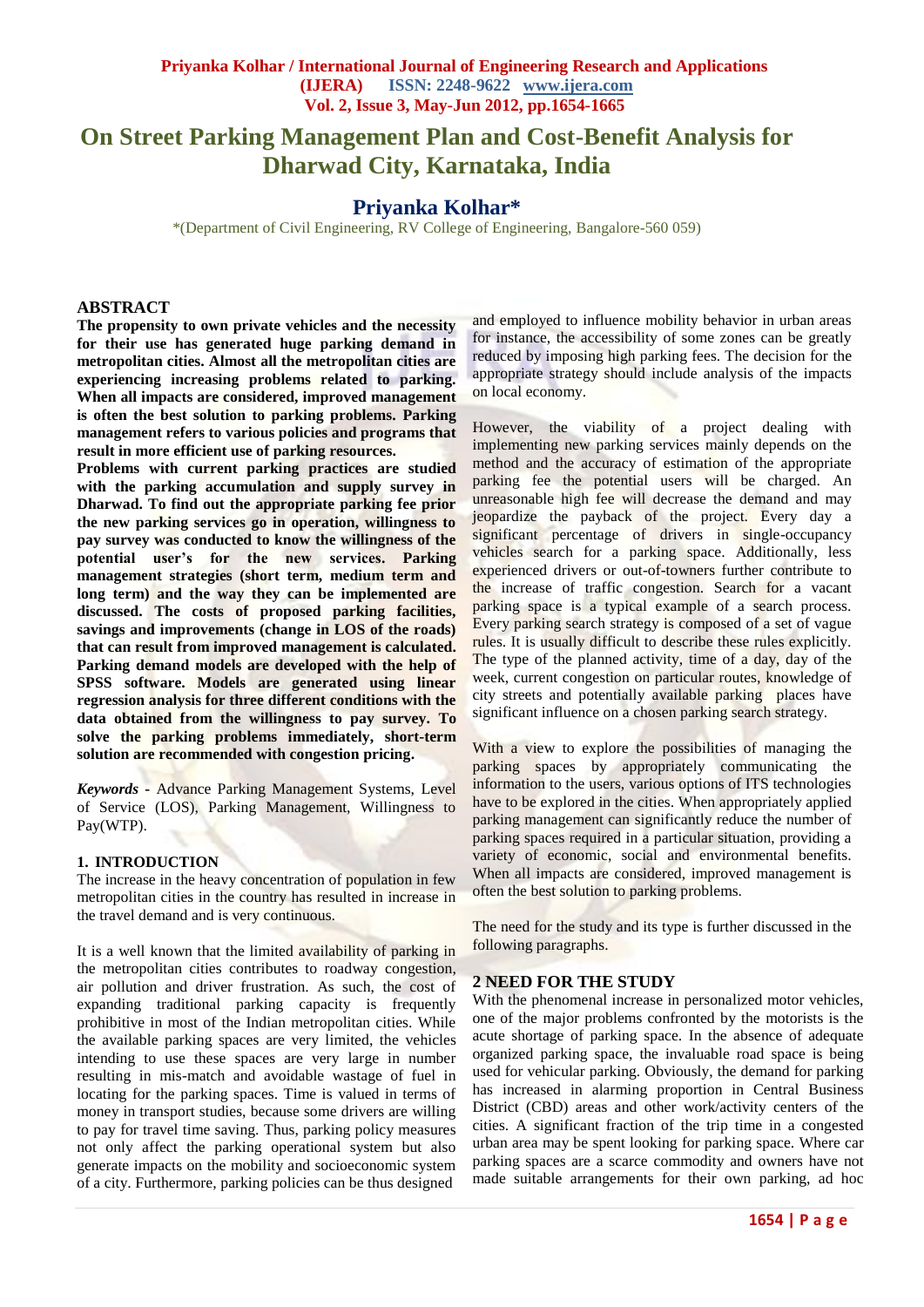#### **Priyanka Kolhar / International Journal of Engineering Research and Applications (IJERA) ISSN: 2248-9622 www.ijera.com Vol. 2, Issue 3, May-Jun 2012, pp.1654-1665**

overspill parking often takes place along sections of road, a) Review of Available Reports and Plans: Study of residential streets, foot paths and green verges of the roads available reports, plans, survey data and statistics related to which causes frequent traffic jams. This problem is required to Dharwad were identified, compiled and reviewed. The be solved proactively by managing on-street parking at parking codes and practices were studied. In addition, the prominent places. relevant agencies and government departments were

### **3 OBJECTIVES**

The objectives of the paper are:

- a) To assess the parking characteristics including parking duration and accumulation.
- b) To assess the willingness of the commuters' to pay the on-street parking fee based on willingness to pay survey.
- c) To evaluate the parking fee and the revenue generated per day for on street.
- d) To estimate the future quantum of vehicles parked based on the above compiled data and thereby estimation of the corresponding revenue generated.
- e) To select, develop and operationalize a parking demand model using software package, appropriate to the conditions and planning needs of the study area.
- f) To assess the relevance of existing strategy, identify the consequences of pursuing alternative parking strategies and recommend / update a parking strategy for the study area up to 2020 based on cost benefit analysis of the alternatives.

#### **4 STUDY AREAS AND CONTEXT**

The study was conducted in Dharwad of Karnataka state in India. It has present population of about 5 lakh and covers an area of 101sqkm. Dharwad is the district head quarters and is the educational, financial and industrial hub for North Karnataka. The city is provided with necessary communication and infrastructure facilities like rail, road, telecommunication, radio and television stations, internet etc.National Highway No. 4 connecting Bangalore to Pune is like a backbone. The density of roads in the town is approximately 3.29 km/sqkm. The average width of the roads in the town is 9.5m. Roads cover an area of 22.69sqkm, which constitutes 22% of the developed area. The annual vehicular growth is observed to be 5.56%. Henceforth, the parking arrangements for these vehicles are not less than a mammoth task for the authorities.

Parking studies was carried out for the selected number of parking areas where parking demand is high, greatly influencing the vehicular and pedestrian movement. Of the total number of vehicles parked in the lots considered, 89.1% were two wheelers, 0.3% were three wheelers and 10.6% were four wheelers in Dharwad. CBD areas are greatly affected by parking hence, areas under the influence of CBD activities are considered for the study.

The methodology adopted, to achieve the objectives of the above-mentioned study, is discussed in the following paragraphs.

#### **5 METHODOLOGY AND PARKING SURVEYS**

The following methodology was adopted in the study.

contacted for collection of secondary sources of information. Traffic volume count carried out during the previous study was analyzed to find the level of service of the roads present in the study areas. Secondary data collected was consolidated and the data gaps were assessed.

b) Selection of Parking Lots: The study was conducted in the 2011. It was restricted to CBD areas i.e, 750m radius with respect to city bus terminal where parking demand is expected to be high causing heavy congestion due to commercial activities. Around 20 parking lots were selected and are represented in Table 1.

| <b>Lot Description</b>                       | Lot No         |
|----------------------------------------------|----------------|
| In front of Hoysala hotel                    | 1 A            |
| In front of Dharwar hotel                    | 1B             |
| Jubilee circle to St.Joseph school           | $\mathfrak{D}$ |
| Corporation road                             | 3              |
| Corporation to CBT circle                    | $\overline{4}$ |
| In front of Vijaya theatre                   | 5A             |
| In front of police station                   | 5B             |
| Shivaji circle road                          | 6              |
| Shivaji circle road next to Regal<br>theatre | 7              |
| Subash road opp bus stand                    | 8              |
| Infront of Shiva sagar hotel                 | <b>9A</b>      |
| Subash road                                  | 9 <sub>B</sub> |
| Vivekanada circle                            | 10             |
| Shiva sagar hotel to Kamat hotel             | 11             |
| Kamath hotel to Manish sarees                | 12             |
| Selection centre to Akki road                | 13             |
| Selection to KCC bank                        | 14A            |
| Manish sarees to KCC bank                    | 14B            |
| CBT Circle to jubilee circle                 | 15             |

c) Types of surveys conducted: Parking space (supply) survey, parking accumulation survey and willingness to pay survey were the parking surveys conducted. The demand for parking has increased in alarming proportion in Central Business District (CBD) areas and other work/activity centers of both the cities.

d) Conduct of surveys: The procedure adopted for various parking surveys is explained in the below paragraphs:

Parking space (supply) survey: Each survey recorded the length of available parking space, street width, traffic management measures in force, such as prohibited turns, one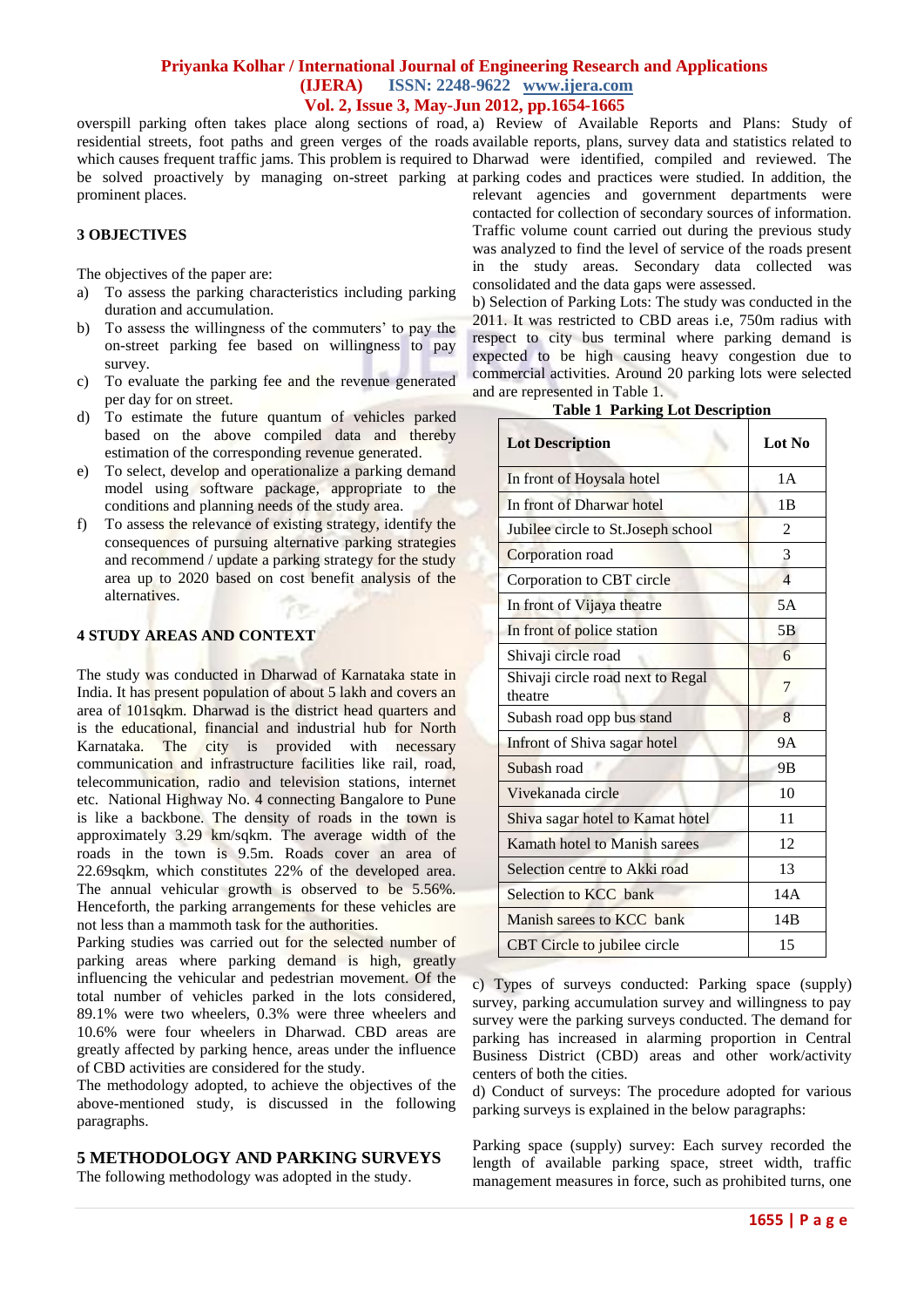# **Priyanka Kolhar / International Journal of Engineering Research and Applications (IJERA) ISSN: 2248-9622 www.ijera.com Vol. 2, Issue 3, May-Jun 2012, pp.1654-1665**

parking, vacant and unused land suitable for temporary or permanent parking space and the restrictions that operate along each length. Where individual spaces were not defined using road markings (i.e. in uncontrolled areas), the number of spaces provided is based upon the assumption that each space is 2.5m\*5m for four wheelers and 1.0\*2.5m for two wheelers.

Parking accumulation survey: Parking accumulation survey was conducted simultaneously with the willingness to pay survey so as to correlate the present parking information with the previous study. The study region was divided into various blocks and parking accumulation survey was carried out at all selected road sections and adjoining public and private parking areas within each block. Studies were carried out even at few existing off street parking lots in both the cities. The registration plate method was used to collect the data for all the categories of vehicles on the typical working day for the for ten hours from 10:00am to 8:00pm at every half an hour interval.

Willingness to pay survey: The population consisted of drivers who live or visit the CBT areas were selected randomly. The length of each interview was designed to last no longer than 10min. In total, 307 valid interviews were conducted by trained interviewers. The interviews were conducted during the peak hours which are 11:00–03:00 and 4:00–08:00. The owners or the drivers of the vehicles were interviewed at the time of parking and un parking their vehicle. The methodology was adopted to ensure random sampling depended on traffic congestion conditions in the areas where the new parking facilities would be located. As almost all the roads selected had LOS E and F based on the previous study data, the numbers of interviewers selected were 10% of the supply of the particular parking lot.

e) Analysis of data and inferences**:** Data obtained from all the parking surveys was analyzed in terms of computation of various parking characteristics, especially parking accumulation, parking duration, parking index, parking turn over ,need for off street (multi level) parking and opinion of

way streets, etc, type of traffic signs for regulation of the commuters acceptance of different parking management plans. Inferences were drawn based on the analysis of the data.

> f) Suggestions and recommendations: The data analysis and the inferences drawn helped in providing certain suggestions and recommending certain measures to control the problem of parking in the area.

# **6 PARKING SURVEY AND WILLINGNESS TO PAY SURVEY ANALYSIS**

#### 6.1 Parking supply survey

Parking supply obtained from the parking space (supply) survey is given in Table 2.

#### 6.2 Parking accumulation analysis

The parking accumulation data collected from parking accumulation and duration surveys carried out for on-street and off-street parking areas within the influence area were compiled and analyzed to work out the accumulation and duration of parking.

#### 6.3 Parking duration analysis

Parking duration analysis was carried out to find the length of time spent in a parking space by the vehicle. From the analysis, it was observed that, short duration parking is high in both the cities i.e. the vehicles parked for half an hour are more compared to other duration. Because of which parking turn-over is high causing congestion on the streets. So as to reduce parking turn-over heavy parking fee is to be levied on the short duration parking vehicles.

#### 6.4 Parking adequacy (index) analysis

This was done by matching the base year parking supply and accumulation of vehicles. Analysis was done to know whether the existing supply can cater the present parking demand. Supply and accumulation analysis results for the base year have been tabulated in Table 3. It was observed that, majority of parking lots has already crossed their capacity and some are about to cross the capacity.

| Lot Description                     | Lot No         | <b>Vehicle Type</b> | <b>Supply</b> |
|-------------------------------------|----------------|---------------------|---------------|
| In front of Hoysala hotel           | 1A             | $2-w$               | 125           |
| In front of Dharwar hotel           | 1B             | $2-w$               | 15            |
|                                     |                | $4-w$               | 20            |
| Jubilee circle to St. Joseph school | $\mathfrak{D}$ | $2-w$               | 155           |
| Corporation road                    | 3              | $2-w$               | 58            |
| Corporation to CBT circle           | 4              | $2-w$               | 64            |
| In front of Vijaya theatre          | 5A             | $2-w$               | 86            |

## **Table 2 Parking Supply Description**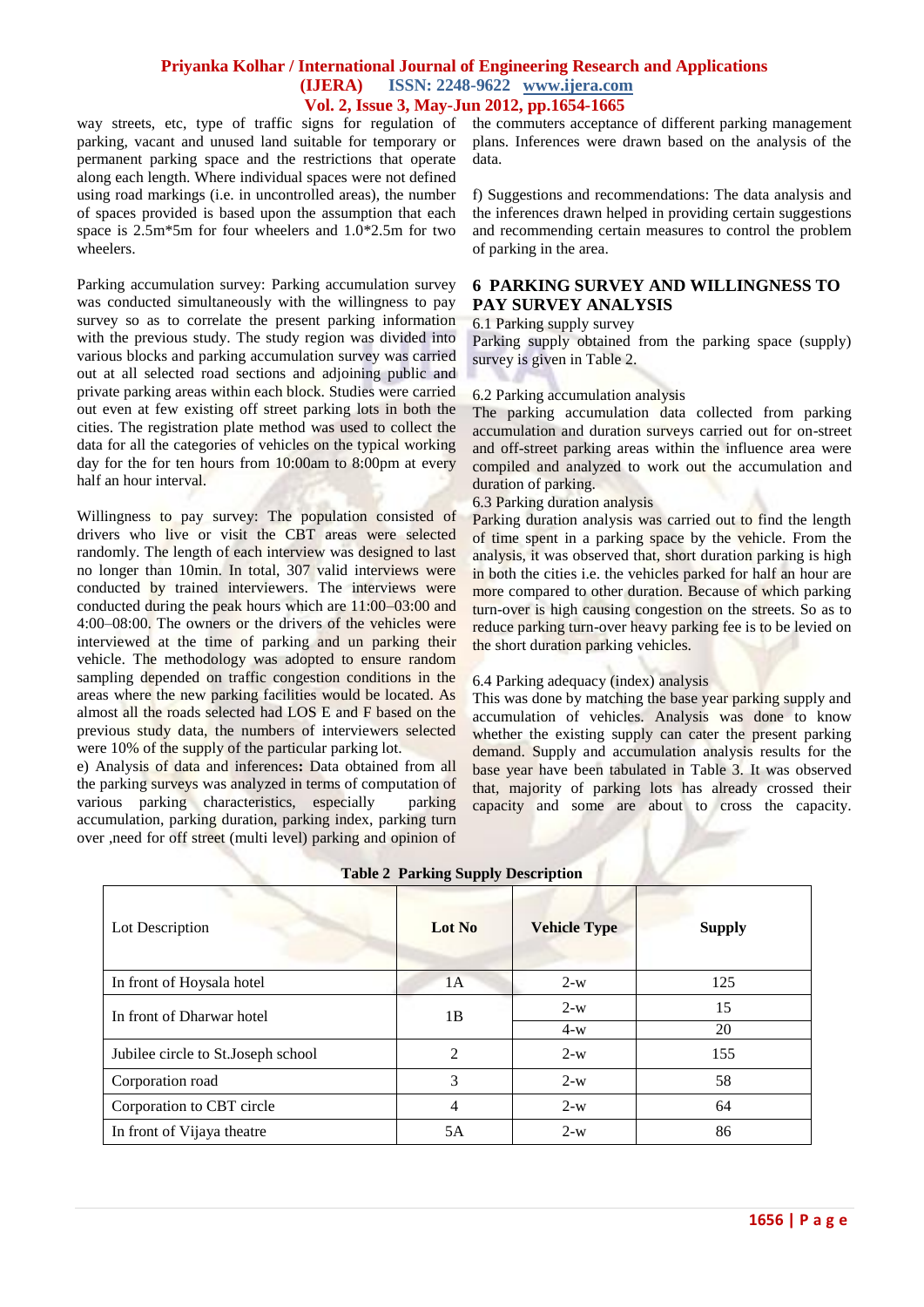| $3-w$<br>$4-w$<br>$2-w$<br>$4-w$<br>$2-w$<br>$2-w$<br>$2-w$<br>$2-w$<br>$4-w$ | 15<br>10<br>62<br>24<br>192<br>103<br>44<br>98<br>21 |
|-------------------------------------------------------------------------------|------------------------------------------------------|
|                                                                               |                                                      |
|                                                                               |                                                      |
|                                                                               |                                                      |
|                                                                               |                                                      |
|                                                                               |                                                      |
|                                                                               |                                                      |
|                                                                               |                                                      |
|                                                                               |                                                      |
|                                                                               |                                                      |
| $2-w$                                                                         | 77                                                   |
| $4-w$                                                                         | 25                                                   |
| $2-w$                                                                         | 69                                                   |
| $3-w$                                                                         | 5                                                    |
| $4-w$                                                                         | 12                                                   |
| $4-w$                                                                         | 32                                                   |
| $2-w$                                                                         | 73                                                   |
| $2-w$                                                                         | 108                                                  |
|                                                                               | 15                                                   |
|                                                                               | $4-w$                                                |

**Table 3 Parking Supply versus Accumulation for the Base Year (2011)**

|                                       |                        |               |                            | <b>Morning</b>                            |                                 | <b>Evening</b>             |                                           |                                 |  |  |
|---------------------------------------|------------------------|---------------|----------------------------|-------------------------------------------|---------------------------------|----------------------------|-------------------------------------------|---------------------------------|--|--|
| L <sub>0</sub><br>t<br>N <sub>0</sub> | <b>Vehicle</b><br>type | <b>Supply</b> | <b>Morning</b><br>occupied | <b>Surplus</b><br>and<br><b>Shortfall</b> | <b>Accumulation</b><br>/ Supply | <b>Evening</b><br>occupied | <b>Surplus</b><br>and<br><b>Shortfall</b> | <b>Accumulatio</b><br>n/ Supply |  |  |
| 1A                                    | $2-w$                  | 125           | 120                        | $-5$                                      | 0.96                            | 112                        | $-13$                                     | 0.9                             |  |  |
|                                       | $2-w$                  | 15            | 22                         | $\overline{7}$                            | 1.47                            | 22                         | $\overline{7}$                            | 1.47                            |  |  |
| 1B                                    | $4-w$                  | 20            | $\overline{4}$             | $-16$                                     | 0.20                            | 2                          | $-18$                                     | 0.10                            |  |  |
| $\overline{2}$                        | $2-w$                  | 155           | 60                         | $-95$                                     | 0.39                            | 60                         | $-95$                                     | 0.39                            |  |  |
| 3                                     | $2-w$                  | 58            | 76                         | 18                                        | 1.31                            | 80                         | 22                                        | 1.38                            |  |  |
| $\overline{4}$                        | $2-w$                  | 64            | 98                         | 34                                        | 1.53                            | 83                         | 19                                        | 1.3                             |  |  |
| 5A                                    | $2-w$                  | 86            | 98                         | 12                                        | 1.14                            | 120                        | 34                                        | 1.4                             |  |  |
|                                       | $2-w$                  | 15            | $\overline{7}$             | $-8$                                      | 0.47                            | 5                          | $-10$                                     | 0.33                            |  |  |
| 5B                                    | $3-w$                  | 10            | 3                          | $\overline{7}$                            | 0.3                             | $\overline{4}$             | 6                                         | 0.6                             |  |  |
|                                       | $4-w$                  | $\tau$        | 9                          | $\overline{2}$                            | 1.29                            | 10                         | 3                                         | 1.43                            |  |  |
| 6                                     | $2-w$                  | 62            | 82                         | 20                                        | 1.32                            | 79                         | 17                                        | 1.27                            |  |  |
|                                       | $4-w$                  | 24            | 32                         | 8                                         | 1.33                            | 34                         | 10                                        | 1.42                            |  |  |
| $\overline{7}$                        | $2-w$                  | 192           | 66                         | $-126$                                    | 0.34                            | 65                         | $-127$                                    | 0.34                            |  |  |
| 8                                     | $2-w$                  | 103           | 137                        | 34                                        | 1.33                            | 129                        | 26                                        | 1.25                            |  |  |
| <b>9A</b>                             | $2-w$                  | 44            | 46                         | $\overline{2}$                            | 1.05                            | 47                         | $\overline{3}$                            | 1.07                            |  |  |
| 9 <sub>B</sub>                        | $2-w$                  | 98            | 89                         | $-9$                                      | 0.91                            | 84                         | $-14$                                     | 0.86                            |  |  |
| 10                                    | $4-w$                  | 21            | 36                         | 15                                        | 1.71                            | 35                         | 14                                        | 1.67                            |  |  |
| 11                                    | $2-w$                  | 77            | 47                         | $-30$                                     | 0.61                            | 46                         | $-31$                                     | 0.6                             |  |  |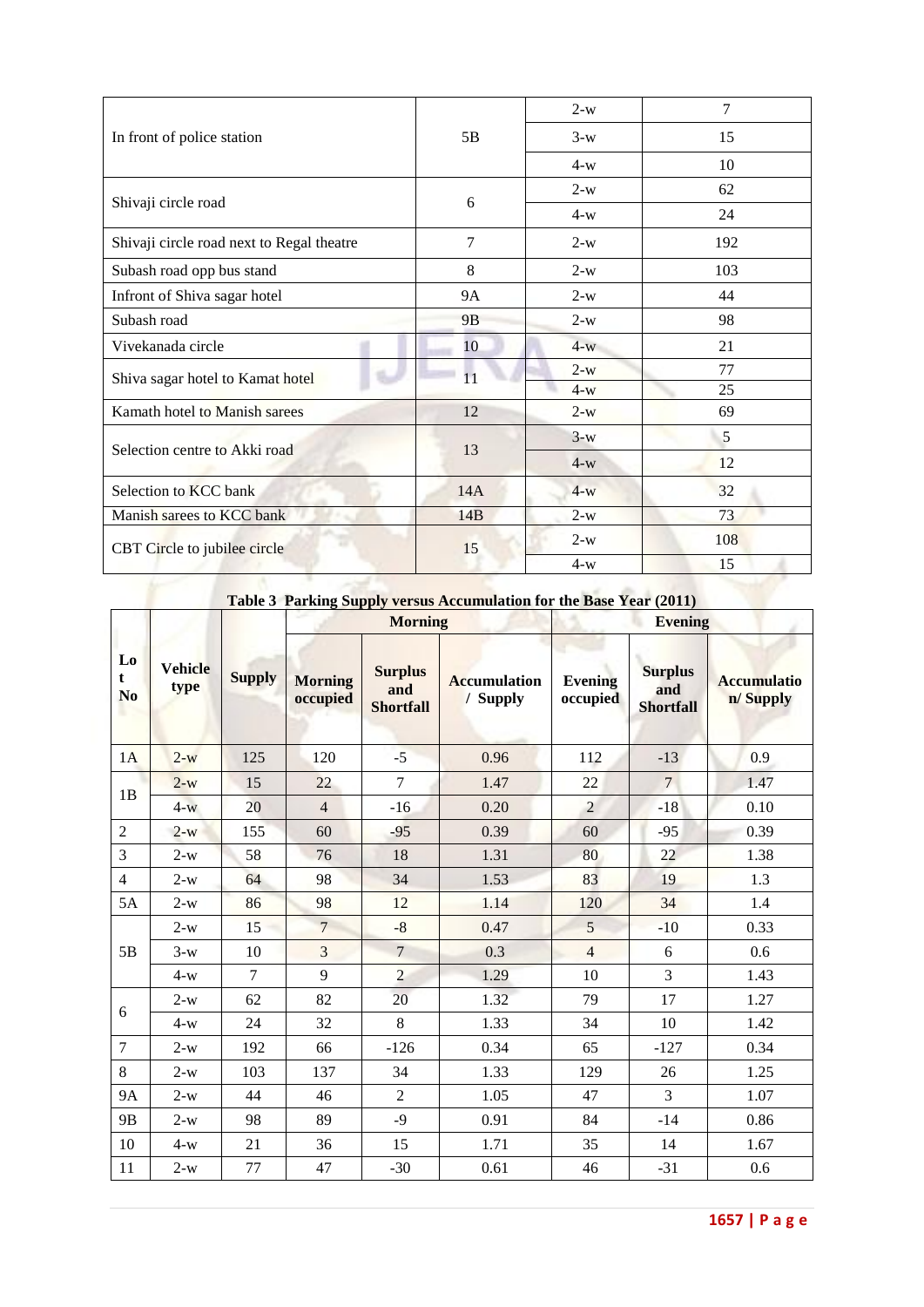|         | $4-w$ | 25  | 23             | $-2$  | 0.92 | 23             | $-2$           | 0.92 |
|---------|-------|-----|----------------|-------|------|----------------|----------------|------|
| 12      | $2-w$ | 69  | 62             | $-7$  | 0.9  | 53             | $-16$          | 0.77 |
|         | $3-w$ | 5   | $\overline{4}$ |       | 0.8  | $\overline{4}$ |                | 0.2  |
| 13      | $4-w$ | 12  | $\overline{4}$ | $-8$  | 0.33 | $\overline{4}$ | $-8$           | 0.33 |
| 14<br>A | $4-w$ | 32  | 21             | $-11$ | 0.66 | 22             | $-10$          | 0.69 |
| 14<br>B | $2-w$ | 73  | 65             | $-8$  | 0.89 | 41             | $-32$          | 0.56 |
|         | $2-w$ | 108 | 70             | $-38$ | 0.65 | 67             | $-41$          | 0.62 |
| 15      | $4-w$ | 15  | 20             | 5     | 1.33 | 19             | $\overline{4}$ | 1.27 |

6.5 Parking turn over analysis

Table 4 represents the parking turn-over rate of the vehicles.

χ

Parking turnover at the parking lots was used in the calculation of revenue generation from the proposed schemes.

| Lot No         | <b>Vehicle type</b> | <b>Supply</b>  | No. of different vehicles utilizing<br>parking space in a period of<br>$10$ hrs | <b>Parking turn-</b><br>over (NOs) |  |  |
|----------------|---------------------|----------------|---------------------------------------------------------------------------------|------------------------------------|--|--|
| 1A             | $2-w$               | 125            | 216                                                                             | 1.7                                |  |  |
|                | $2-w$               | 15             | 79                                                                              | 5.3                                |  |  |
| 1B             | $4-w$               | 20             | 41                                                                              | 2.1                                |  |  |
| $\overline{2}$ | $2-w$               | 155            | 698                                                                             | 4.5                                |  |  |
| $\overline{3}$ | $2-w$               | 58             | 487                                                                             | 8.4                                |  |  |
| $\overline{4}$ | $2-w$               | 64             | 500                                                                             | 7.8                                |  |  |
| 5A             | $2-w$               | 86             | 625                                                                             | 7.3                                |  |  |
| 5B             | $2-w$               | $\overline{7}$ | 68                                                                              | 9.7                                |  |  |
| 6              | $2-w$               | 62             | 445                                                                             | 7.2                                |  |  |
|                | $4-w$               | 24             | 175                                                                             | 7.3                                |  |  |
| $\overline{7}$ | $2-w$               | 192            | 581                                                                             | 3.0                                |  |  |
| $8\,$          | $2-w$               | 103            | 467                                                                             | 4.5                                |  |  |
| <b>9A</b>      | $2-w$               | 44             | 374                                                                             | 8.5                                |  |  |
| 9 <sub>B</sub> | $2-w$               | 98             | 467                                                                             | 4.8                                |  |  |
| 10             | $4-w$               | 21             | 232                                                                             | 11.0                               |  |  |
| 11             | $2-w$               | 77             | 372                                                                             | 4.8                                |  |  |
|                | $4-w$               | 25             | 210                                                                             | 8.4                                |  |  |
| 12             | $2-w$               | 69             | 322                                                                             | 4.7                                |  |  |
|                | $3-w$               | 5              | 13                                                                              | 2.6                                |  |  |
| 13             | $4-w$               | 12             | 29                                                                              | 2.4                                |  |  |
| 14A            | $4-w$               | 32             | 189                                                                             | 5.9                                |  |  |
| 14B            | $2-w$               | 73             | 251                                                                             | 3.4                                |  |  |
|                | $2-w$               | 108            | 501                                                                             | 4.6                                |  |  |
| 15             | $4-w$               | 15             | 47                                                                              | 3.1                                |  |  |

**Table 4 Parking Turn-Over Rate**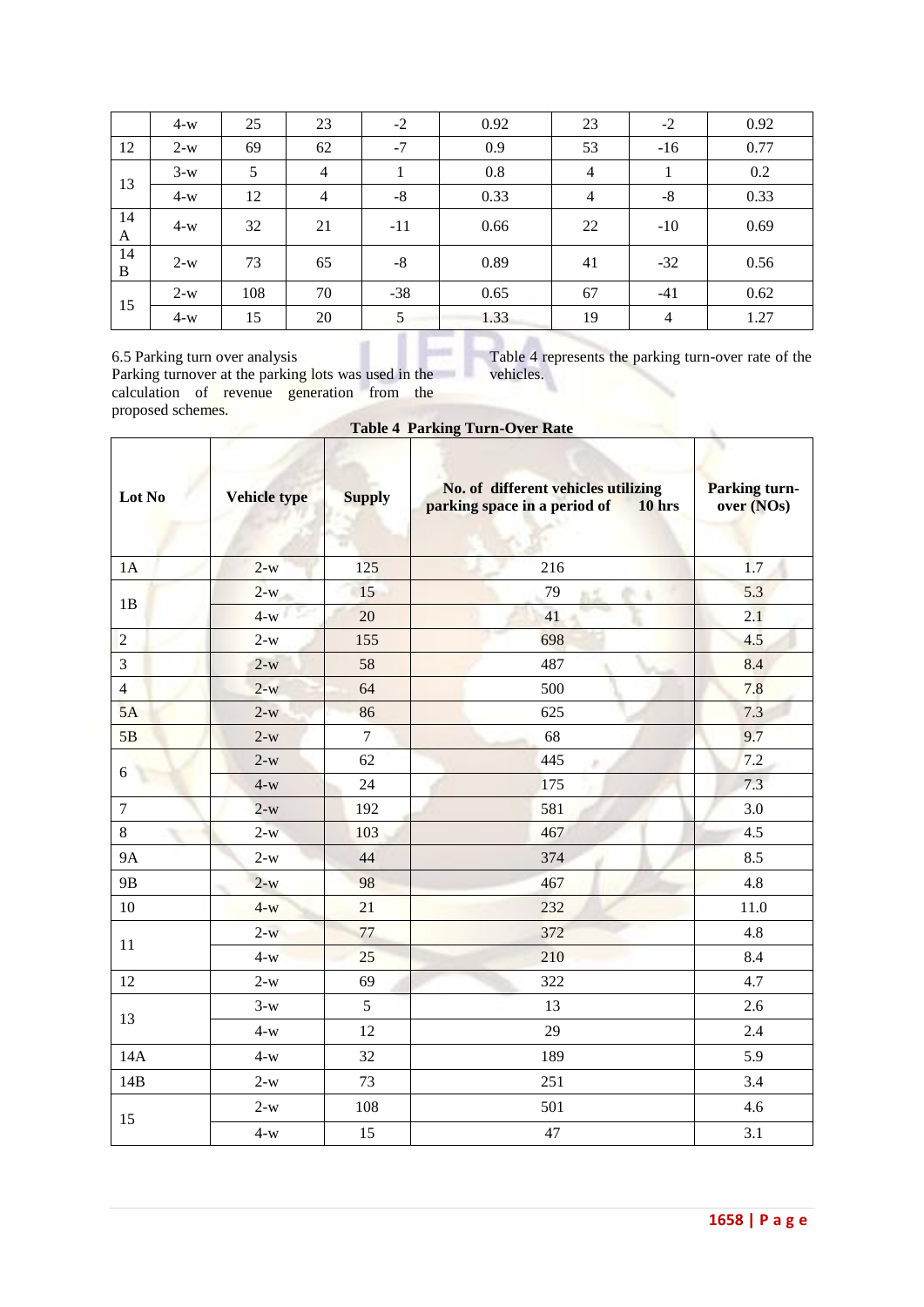6.6 Willingness to pay(WTP) analysis The responses to the survey were received and the results were compiled and tabulated in Table 5.

From Table 5 it was observed that, 46% of the people said that parking space won't be available always.

| Characteristi                | <b>Question</b>                                   | <b>Response</b>                                      |                                                   |                |  |  |  |  |
|------------------------------|---------------------------------------------------|------------------------------------------------------|---------------------------------------------------|----------------|--|--|--|--|
| <b>CS</b>                    |                                                   |                                                      |                                                   |                |  |  |  |  |
|                              | Sample size                                       | 137                                                  |                                                   |                |  |  |  |  |
| 1.<br>Sample                 | Vehicles accumulated                              |                                                      |                                                   | 1342           |  |  |  |  |
| characteristics              | Literacy level-Graduate & above (%)               |                                                      |                                                   | 37.5           |  |  |  |  |
|                              | Average age( in years)                            |                                                      |                                                   | 40             |  |  |  |  |
|                              | Shop owner $(\%)$                                 |                                                      |                                                   | 32.3           |  |  |  |  |
| What<br>2.                   | Work $(\%)$                                       |                                                      |                                                   | 31             |  |  |  |  |
| is the purpose               | Shopping $(\%)$                                   |                                                      |                                                   | 24             |  |  |  |  |
| of visit?                    | Education $(\%)$                                  |                                                      |                                                   | 3              |  |  |  |  |
|                              | Mode transfer (%)                                 |                                                      |                                                   | 9.7            |  |  |  |  |
|                              |                                                   |                                                      | Yes $(\% )$                                       | 54             |  |  |  |  |
|                              | Availability of space                             | No(%)                                                |                                                   | 46             |  |  |  |  |
|                              |                                                   |                                                      | Very easy (%)                                     | 30             |  |  |  |  |
|                              |                                                   |                                                      | Easy $(% )$                                       | 32.4           |  |  |  |  |
|                              | Ease of parking                                   | Ok $(\%)$                                            |                                                   | 22             |  |  |  |  |
| 3. Perception                |                                                   | Not easy $(\%)$                                      | 12                                                |                |  |  |  |  |
|                              |                                                   |                                                      | Difficult $(\%)$                                  | $\overline{3}$ |  |  |  |  |
| of parkers                   |                                                   |                                                      | Yes $(\%)$                                        | 56.7           |  |  |  |  |
|                              | Parked in front of shop                           |                                                      | No $(\%)$                                         | 43.3           |  |  |  |  |
|                              | Reason of parking vehicle away from work          | Space not available<br>in front of work<br>place (%) | 37.7                                              |                |  |  |  |  |
|                              | place                                             |                                                      | Located centrally<br>due to multiple<br>works (%) | 62.3           |  |  |  |  |
|                              | Daily (%)                                         |                                                      |                                                   | 43.4           |  |  |  |  |
| 4. Frequency                 | Twice a week $(\% )$                              |                                                      |                                                   | 17.9           |  |  |  |  |
| of parking                   | Weekly $(\%)$                                     | 13.8                                                 |                                                   |                |  |  |  |  |
|                              | Occasionally (%)                                  | 24.8                                                 |                                                   |                |  |  |  |  |
|                              | Time restricted parking policy (%)                |                                                      |                                                   | 1.8            |  |  |  |  |
| 5. Preference<br>for parking | Time dependent pricing policy (%)                 |                                                      |                                                   | 3.6            |  |  |  |  |
|                              | Not willing to pay $(\%)$                         |                                                      |                                                   |                |  |  |  |  |
|                              |                                                   |                                                      | Yes $(\% )$                                       | 67             |  |  |  |  |
|                              | Is free parking time of 30min sufficient?         |                                                      | No $(\%)$                                         | 33             |  |  |  |  |
| 6.                           | Suggested average free parking duration(min)      |                                                      |                                                   | 60             |  |  |  |  |
| Time<br>restricted           | Is penalty of Rs10/hr for car and Rs5/hr for 2-w  |                                                      | Yes $(\% )$                                       | 27             |  |  |  |  |
| parking policy               | acceptable?                                       |                                                      | No $(\%)$                                         | 73             |  |  |  |  |
|                              |                                                   |                                                      | For $car(Rs)$                                     | $\overline{4}$ |  |  |  |  |
|                              |                                                   | Suggested average penalty (Rs)                       |                                                   |                |  |  |  |  |
| 7.                           | Are parking charges up to 90min of Rs 5 for car & |                                                      | Yes $(\% )$                                       | 50             |  |  |  |  |

**Table 5 Summary of WTP Survey**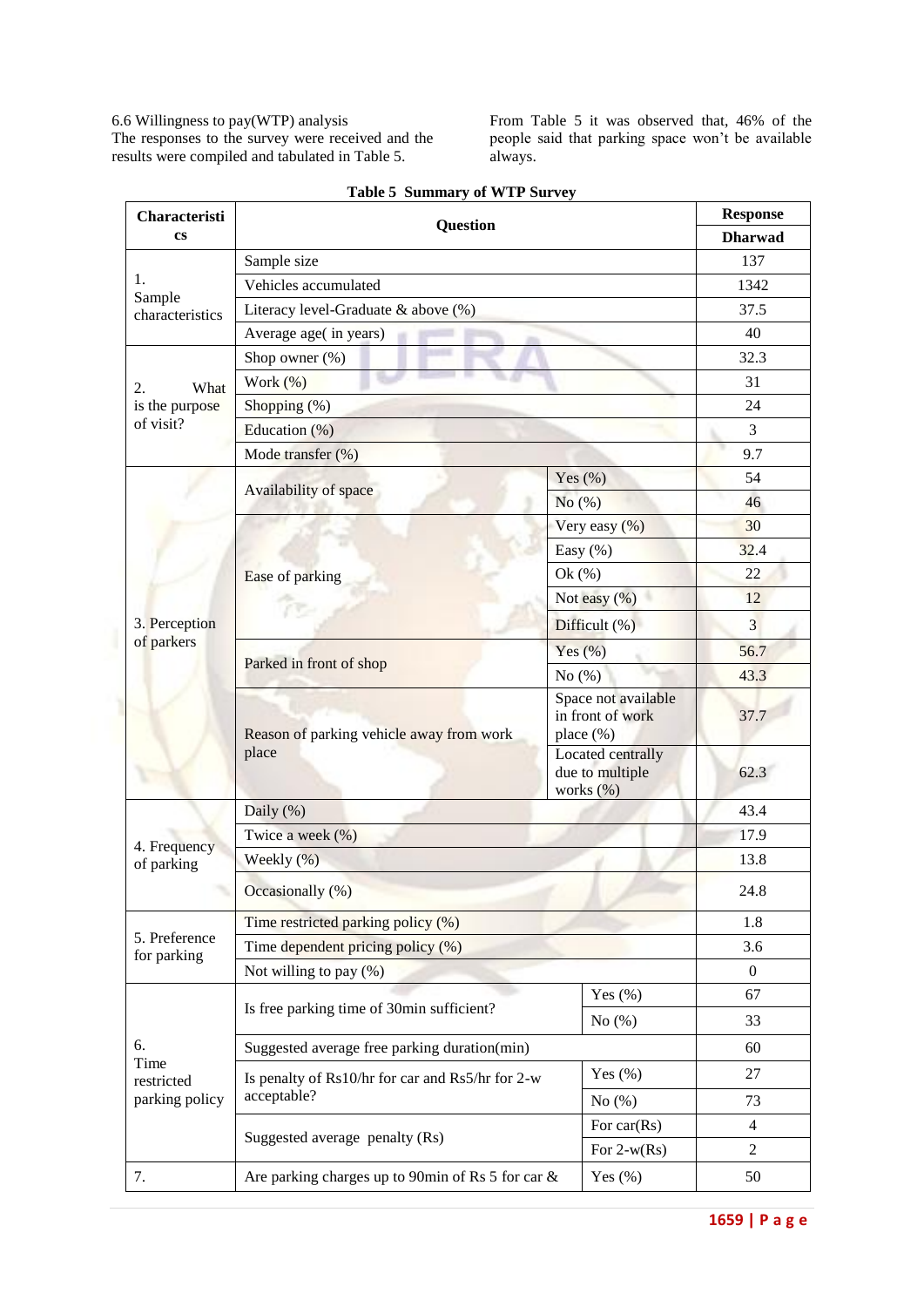| Time                        | Rs 3 for 2-w acceptable?                               | No $(\%)$     | 50             |
|-----------------------------|--------------------------------------------------------|---------------|----------------|
| dependent<br>pricing policy |                                                        | For $car(Rs)$ | 3              |
|                             | Suggested fee if unaccepted                            | For $2-w(Rs)$ | 2              |
|                             | Are parking duration up to 90min to 8hr of Rs 8 for    | Yes $(\%)$    | 55             |
|                             | car & Rs 5 for 2-w acceptable?                         | No $(\%)$     | 45             |
|                             |                                                        | For $car(Rs)$ | 5              |
|                             | Suggested fee if unaccepted                            | For $2-w(Rs)$ | $\overline{2}$ |
|                             | Are parking duration up to 1 day of Rs 10 for car $\&$ | Yes $(\% )$   | 65             |
|                             | Rs 7 for 2w sufficient?                                | No $(\%)$     | 35             |
|                             |                                                        | For $car(Rs)$ |                |
|                             | Suggested fee if unaccepted                            | For $2-w(Rs)$ | 4              |

#### 6.7 Level of Service(LOS)

Level of service is found to describe the traffic conditions such as speed & travel time, freedom of man oeuvre, traffic

interruption, comfort, convenience & safety. LOS on midblocks were determined using IRC-SP 41.Table 6 represent the existing LOS analyzed for the study area.

| <b>Table 6 Level of Service for the Existing Midblocks</b> |                 |                  |                 |            |                      |                                              |      |                      |                       |      |                      |                                 |            |                      |                           |
|------------------------------------------------------------|-----------------|------------------|-----------------|------------|----------------------|----------------------------------------------|------|----------------------|-----------------------|------|----------------------|---------------------------------|------------|----------------------|---------------------------|
|                                                            | Peak            | Width            | <b>Capacity</b> |            | 2011                 |                                              |      | 2014                 |                       |      | 2016                 |                                 |            | 2021                 |                           |
| <b>Location</b>                                            | Hr              | (m)<br>sta.<br>n | (PCUs)          | <b>Veh</b> | V/<br>$\overline{C}$ | L<br>$\mathbf{o}$<br>$\overline{\mathbf{S}}$ | Veh  | V/<br>$\overline{C}$ | L<br>$\mathbf 0$<br>S | Veh  | V/<br>$\overline{C}$ | L<br>$\mathbf 0$<br>$\mathbf S$ | <b>Veh</b> | V/<br>$\overline{C}$ | L<br>$\mathbf 0$<br>S     |
| Tikare road                                                | $7:00-$<br>8:00 | 3.5              | 875             | 2134       | >1                   | $\overline{F}$                               | 2508 | >1                   | $\overline{F}$        | 2796 | >1                   | ${\bf F}$                       | 3649       | >1                   | $\mathbf{F}$              |
| Shivsagar<br>hotel to<br><b>KCC</b> bank                   | $7:00-$<br>8:00 | 10               | 1739            | 1404       | $\overline{8}$       | $\overline{C}$                               | 1650 | .9                   | D                     | 1840 | >1                   | $\overline{F}$                  | 2402       | >1                   | $\mathbf F$               |
| Vivekanand<br>lane                                         | $6:15-$<br>7:15 | 5.2              | 912             | 2290       | >1                   | $\overline{F}$                               | 2691 | >1                   | $\mathbf{F}$          | 3000 | >1                   | $\overline{F}$                  | 3916       | >1                   | $\mathbf F$               |
| In front of<br>old bus<br>stand                            | $7:00-$<br>8:00 | 18.9             | 3337            | 2052       | .6                   | $\mathbf{A}$                                 | 2411 | $\overline{.7}$      | B                     | 2688 | $\overline{.8}$      | $\mathsf{C}$                    | 3509       | >1                   | $\mathbf F$               |
| In front of<br>police<br>station                           | $6:15-$<br>7:15 | 7.1              | 1923            | 1767       | .9                   | D                                            | 2076 | >1                   | $\mathbf{F}$          | 2315 | >1                   | $\overline{F}$                  | 3022       | >1                   | $\mathbf F$               |
| CBT circle<br>to jubilee<br>circle                         | $6:15-$<br>7:15 | 18.5             | 5099            | 2899       | .6                   | $\mathbf{A}$                                 | 3406 | .7                   | B                     | 3798 | $\overline{.8}$      | $\mathcal{C}$                   | 4957       | .9                   | D                         |
| CBT circle<br>to<br>corporation                            | $7:00-$<br>8:00 | 7.2              | 2000            | 2407       | >1                   | $\overline{F}$                               | 2828 | >1                   | $\overline{F}$        | 3153 | >1                   | $\overline{F}$                  | 4115       | >1                   | $\boldsymbol{\mathrm{F}}$ |
| CBT circle<br>to CBT                                       | 10.30<br>11.30  | 6                | 1650            | 2718       | >1                   | $\overline{F}$                               | 3194 | >1                   | $\overline{F}$        | 3561 | >1                   | $\mathbf{F}$                    | 4648       | >1                   | $\mathbf F$               |
| Shivaji<br>circle CBT                                      | 09.00<br>10:00  | 16               | 2743            | 1641       | .6                   | $\mathbf{A}$                                 | 1928 | $\cdot$ 7            | B                     | 2150 | $\boldsymbol{.8}$    | $\mathcal{C}$                   | 2806       | 1                    | ${\bf E}$                 |

**Table 6 Level of Service for the Existing Midblocks**

# **7 PARKING MANAGEMENT PROPOSALS AND DISCUSSION**

Parking improvement schemes for Dharwad CBT and adjoining areas have been proposed considering all the relevant issues of parking. These include the existing traffic scenario in the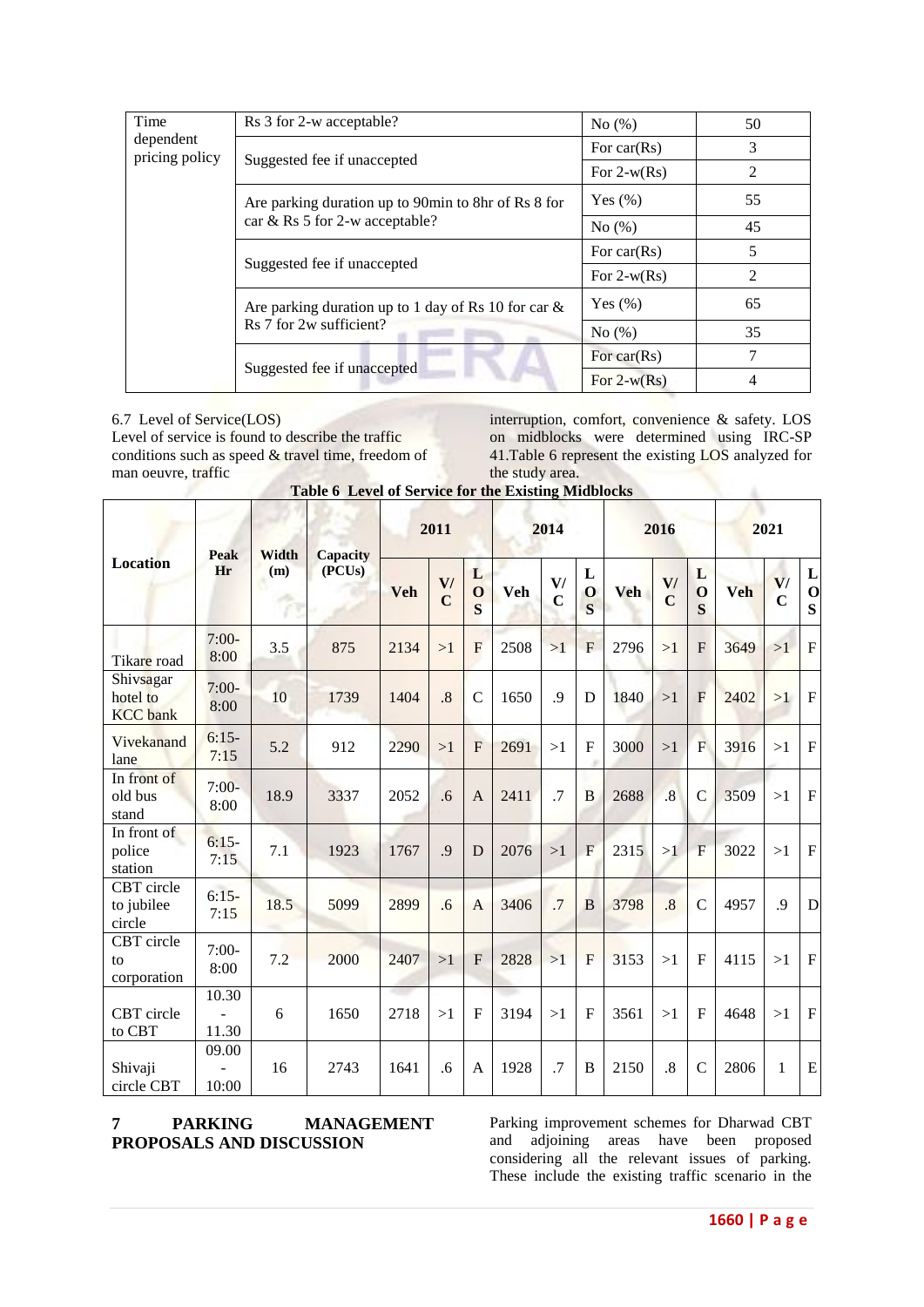area considered, existing parking demand and supply, future parking potential, availability of open spaces, some parking schemes are proposed, etc. Accordingly, various options for improving the parking supply along the influence areas were evolved and critically evaluated. On-street parking is an extravagant use of the available carriageway. A judicious application of appropriate parking management measures should be combined with the proposals for on-street parking so as to mitigate some of its ill-effects. Keeping in view of the parking scenario and future demand, management solutions are proposed.

On-street parking management measures which were suggested are discussed in the following paragraphs.

7.1 Regulatory Measures for On-Street Parking as per IRC: SP: 43-1994

Prohibition of parking at certain locations is desirable to ensure safety and convenience. Parking is to be prohibited 50m on the approaches to a major intersection, narrow streets, pedestrian crossing, structures and entrance driveways. Suitable locations identified on the approaches to the major intersection where on- street parking is to be prohibited completely for a distance of about 50m are lots (1B and 4).In case of some parking lots (1A,4,6,7,8,14A,14B and 15) parking is to be banned partially.

#### 7.2 On-Street Charging

If morning and evening parked vehicles for half an hour vary each other by more than 50% then different fee is assigned during morning and evening. Table 7 represents the parking fee assigned for the lots where the number of vehicles parked for half an hour in the morning and evening are nearly same.

| Lot No         |                          |                          | Parking fee for two wheelers | <b>Parking fee for cars</b> |                   |                          |                   |                              |         |
|----------------|--------------------------|--------------------------|------------------------------|-----------------------------|-------------------|--------------------------|-------------------|------------------------------|---------|
|                | $<1$ hr                  | 1 to 2 hr                | 2 to 3 hr                    | 3 to 4 hr                   | $> 5$ hr          | $<1$ hr                  | 1 to 2 hr         | 2 to 3 hr                    | $>3$ hr |
| $\overline{2}$ | $\overline{2}$           | $\overline{4}$           | 6                            | 8                           | 10                |                          |                   | $\qquad \qquad \blacksquare$ | ۰       |
| 3              | 8                        | 10                       | 12                           | 15                          | 17                | ۰                        |                   |                              |         |
| $\overline{4}$ | 8                        | <sup>10</sup>            | 12                           | 15                          | 17                |                          |                   |                              |         |
| 5A             | $\overline{\phantom{a}}$ | $\overline{\phantom{a}}$ | $\frac{1}{2}$                | $\qquad \qquad -$           |                   | 10                       | 17                | 20                           | 25      |
| 5B             | 10                       | 12                       | 15                           | 17                          | 20                |                          |                   | $\overline{\phantom{0}}$     |         |
| 6              |                          | $-$                      | $\overline{\phantom{a}}$     | $\qquad \qquad -$           | $\qquad \qquad -$ | 10                       | 15                | 17                           | 20      |
| 7              | 8                        | 10                       | 12                           | 15                          | 17                | $\overline{\phantom{a}}$ | ۰                 |                              |         |
| <b>9A</b>      | 8                        | 10                       | 12                           | 15                          | 17                | ٠                        |                   | $\overline{\phantom{a}}$     |         |
| 10             |                          | $\overline{\phantom{a}}$ | $\overline{\phantom{a}}$     | $\qquad \qquad -$           | $\qquad \qquad -$ | 10                       | 17                | 20                           | 25      |
| 11             | 8                        | 10                       | 12                           | 15                          | 17                | 10                       | 15                | 17                           | 20      |
| 12             | 10                       | 12                       | 15                           | 17                          | 20                | $\qquad \qquad -$        | $\qquad \qquad -$ | $\overline{\phantom{a}}$     |         |
| 13             | $\overline{\phantom{0}}$ | $\overline{\phantom{a}}$ | $\overline{\phantom{a}}$     | $\overline{\phantom{a}}$    |                   | 10                       | 15                | 17                           | 20      |
| 14B            | 10                       | 12                       | 15                           | 17                          | 20                |                          |                   | -                            |         |
| 15             | 10                       | 12                       | 15                           | 17                          | 20                | 10                       | 15                | 17                           | 20      |

|  |  | <b>Table 7 Proposed Parking Fee</b> |
|--|--|-------------------------------------|
|--|--|-------------------------------------|

Table 8 represents the parking fee assigned for the lots where the number of vehicles parked for half an hour in the morning and evening vary by 50% w.r.t each other.

|                       | Lot | <b>Parking fee for two wheelers</b> |              |              |                  |              | Parking fee for cars |              |                  |          |
|-----------------------|-----|-------------------------------------|--------------|--------------|------------------|--------------|----------------------|--------------|------------------|----------|
| <b>Time</b>           | No. | $<$ 1<br>hr                         | 1 to 2<br>hr | 2 to 3<br>hr | $3$ to $4$<br>hr | 4 to 5<br>hr | $\leq$ 1<br>hr       | 1 to 2<br>hr | $2$ to $3$<br>hr | >3<br>hr |
| Morning<br>$(10:00 -$ | 1A  | 6                                   | 8            | 10           | 12               | 14           |                      |              |                  |          |
|                       | 8   | 10                                  | 12           | 15           | 17               | 20           |                      |              |                  |          |
| 3:00)                 | 14A |                                     |              |              |                  |              | 10                   | 12           | 15               | 17       |
| Evening               | 1А  | 4                                   | 6            | 8            | 10               | 12           |                      |              |                  |          |
| $(10:00 -$<br>3:00)   | 8   | 8                                   | 10           | 12           | 14               | 15           |                      |              |                  |          |
|                       | 14A |                                     |              |              |                  |              | 15                   | 18           | 20               | 22       |

**Table 8 Proposed Parking Fee(Morning & Evening)**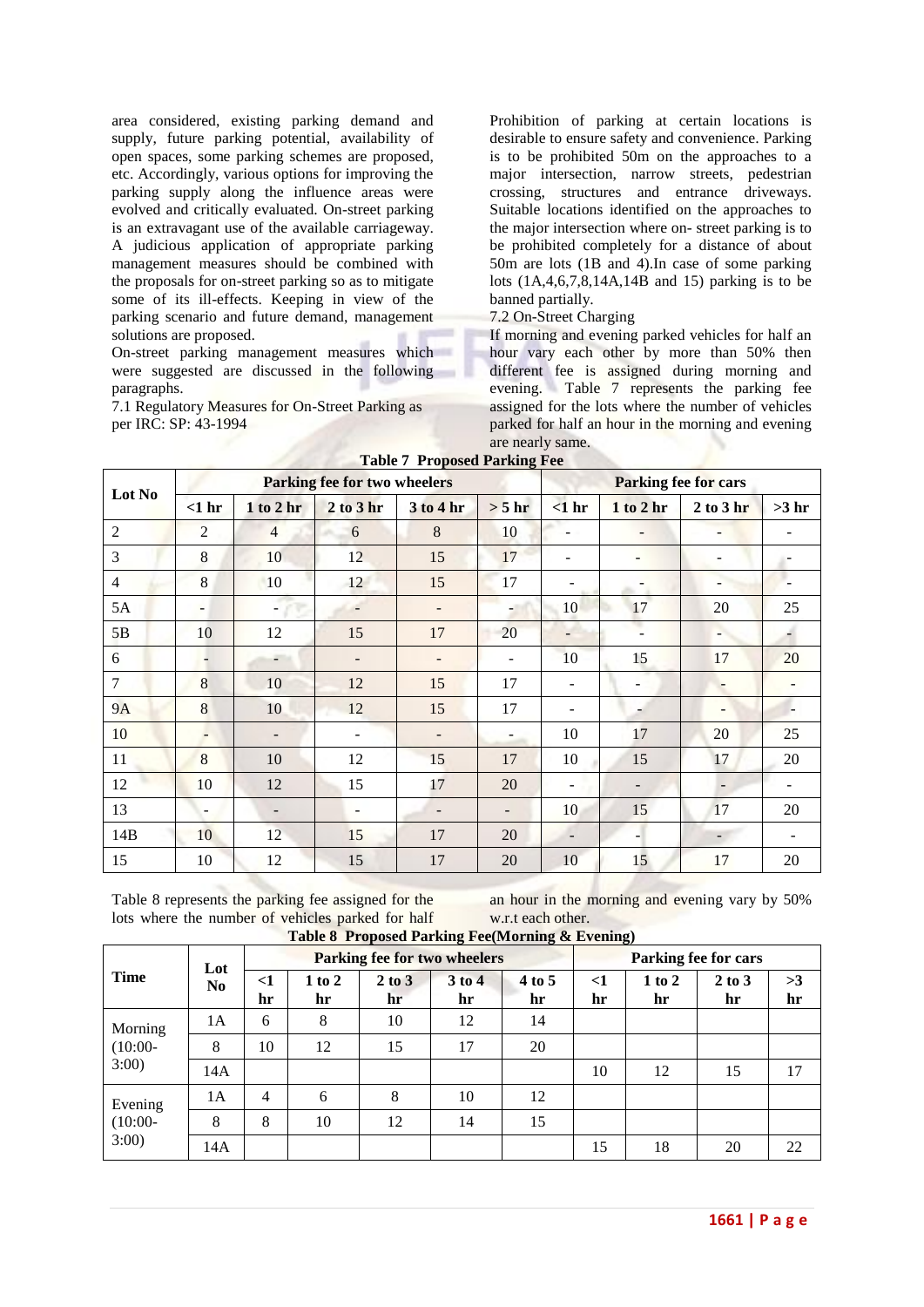The reason for collecting different parking fee is; it reduces parking congestion by which parking demand is distributed uniformly for the whole day i.e, minimum number of free spaces available at all the time of the day. Around 50% of the parkers were not willing to pay the desired

parking fee as per WTP survey. Hence, there will be considerable reduction in the parking demand improving in the LOS of the parking lots. Table 9 represents the change in level of service of the parking lots after reduction in demand, projected to 2020.

|                       |             |                | 2011                           |                       | 2014                           |                       | 2016                           |                       | 2021                           |                       |
|-----------------------|-------------|----------------|--------------------------------|-----------------------|--------------------------------|-----------------------|--------------------------------|-----------------------|--------------------------------|-----------------------|
| Lot<br>N <sub>0</sub> | Veh<br>type | <b>Supply</b>  | <b>Accumulation</b><br>/supply | L<br>$\mathbf 0$<br>S | <b>Accumulation</b><br>/supply | L<br>$\mathbf 0$<br>S | <b>Accumulation</b><br>/supply | L<br>$\mathbf 0$<br>S | <b>Accumulation</b><br>/supply | L<br>$\mathbf 0$<br>S |
| 1A                    | $2-w$       | 125            | 0.5                            | A                     | 0.6                            | $\mathbf{A}$          | 0.7                            | B                     | 0.9                            | D                     |
| 1B                    | $2-w$       | 15             | 0.8                            | $\overline{C}$        | 0.9                            | D                     | 1.0                            | E                     | >1                             | $\mathbf{F}$          |
|                       | $4-w$       | 20             | 0.1                            | A                     | 0.1                            | $\mathbf{A}$          | 0.1                            | $\overline{A}$        | 0.2                            | A                     |
| $\overline{2}$        | $2-w$       | 155            | 0.2                            | A                     | 0.2                            | $\mathbf{A}$          | 0.3                            | A                     | 0.4                            | A                     |
| 3                     | $2-w$       | 58             | 0.8                            | C                     | 0.9                            | D                     | 1.0                            | E                     | >1                             | F                     |
| $\overline{4}$        | $2-w$       | 64             | 0.8                            | $\mathcal{C}$         | 1.0                            | E                     | 1.0                            | E                     | >1                             | $F_{\rm}$             |
| 5A                    | $2-w$       | 86             | 0.8                            | $\mathsf{C}$          | 0.9                            | D                     | 1.0                            | ${\bf E}$             | >1                             | $\mathbf F$           |
|                       | $2-w$       | 15             | 0.3                            | A                     | 0.3                            | $\overline{A}$        | 0.3                            | $\overline{A}$        | 0.4                            | $\mathbf{A}$          |
| 5B                    | $3-w$       | 10             | 0.2                            | A                     | 0.3                            | A                     | 0.3                            | $\mathbf{A}$          | 0.4                            | A                     |
|                       | $4-w$       | $\overline{7}$ | 0.8                            | $\overline{C}$        | 0.9                            | D                     | 1.0                            | ${\bf E}$             | >1                             | $\mathbf{F}$          |
| 6                     | $2-w$       | 62             | 0.7                            | B                     | 0.9                            | D                     | 1.0                            | E                     | >1                             | $\mathbf{F}$          |
|                       | $4-w$       | 24             | 0.8                            | $\overline{C}$        | 0.9                            | D                     | 1.0                            | E                     | >1                             | $\mathbf F$           |
| $\overline{7}$        | $2-w$       | 192            | 0.2                            | A                     | 0.2                            | A                     | 0.2                            | A                     | 0.3                            | A                     |
| 8                     | $2-w$       | 103            | 0.7                            | B                     | 0.9                            | D                     | 1.0                            | E                     | >1                             | F                     |
| <b>9A</b>             | $2-w$       | 44             | 0.6                            | A                     | 0.7                            | $\, {\bf B}$          | 0.8                            | $\overline{C}$        | 1.0                            | E                     |
| <b>9B</b>             | $2-w$       | 98             | 0.5                            | A                     | 0.6                            | $\overline{A}$        | 0.7                            | $\, {\bf B}$          | 0.9                            | $\mathbf D$           |
| 10                    | $4-w$       | 21             | 0.9                            | D                     | 1.0                            | E                     | >1                             | F                     | >1                             | $\mathbf{F}$          |
|                       | $2-w$       | 77             | 0.3                            | A                     | 0.4                            | $\overline{A}$        | 0.4                            | $\overline{A}$        | 0.6                            | $\mathbf{A}$          |
| 11                    | $4-w$       | 25             | 0.5                            | A                     | 0.6                            | $\overline{A}$        | 0.7                            | $\bf{B}$              | 0.9                            | $\mathbf D$           |
| 12                    | $2-w$       | 69             | 0.5                            | $\overline{A}$        | 0.6                            | $\mathbf{A}$          | 0.6                            | $\overline{A}$        | 0.8                            | $\mathbf C$           |
|                       | $3-w$       | 5              | 0.4                            | A                     | 0.5                            | $\overline{A}$        | 0.6                            | $\mathsf{A}$          | 0.8                            | $\mathbf C$           |
| 13                    | $4-w$       | 12             | 0.2                            | A                     | 0.2                            | $\mathbf{A}$          | 0.2                            | $\mathbf{A}$          | 0.3                            | $\mathbf{A}$          |
| 14A                   | $4-w$       | 32             | 0.4                            | A                     | 0.4                            | A                     | 0.5                            | A                     | 0.6                            | $\mathbf{A}$          |
| 14B                   | $2-w$       | 73             | 0.5                            | A                     | 0.6                            | $\overline{A}$        | 0.6                            | A                     | 0.8                            | $\mathbf C$           |
| 15                    | $2-w$       | 108            | 0.4                            | $\overline{A}$        | 0.4                            | $\mathbf{A}$          | 0.5                            | $\mathbf{A}$          | 0.6                            | $\mathbf{A}$          |

**Table 9 Improved Level of Service of the Parking Lots**

7.3 Prohibition of parking during peak hours

It was observed that even though after collecting the parking fee till the design period some of the lots cross the accumulation to supply ratio of 0.8 which is an ideal ratio. To maintain the ideal ratio parking was to be prohibited during peak hours. But peak hour may vary as it's a random phenomenon hence prohibition time may vary accordingly. Table 10 represents the lots where

parking prohibition was suggested with the prohibition time.

#### **Table 10 Prohibition of Parking during Peak Hours**

|     | Lot No Prohibited timing at peak hours |
|-----|----------------------------------------|
| 1 A | $1:00-6:00$                            |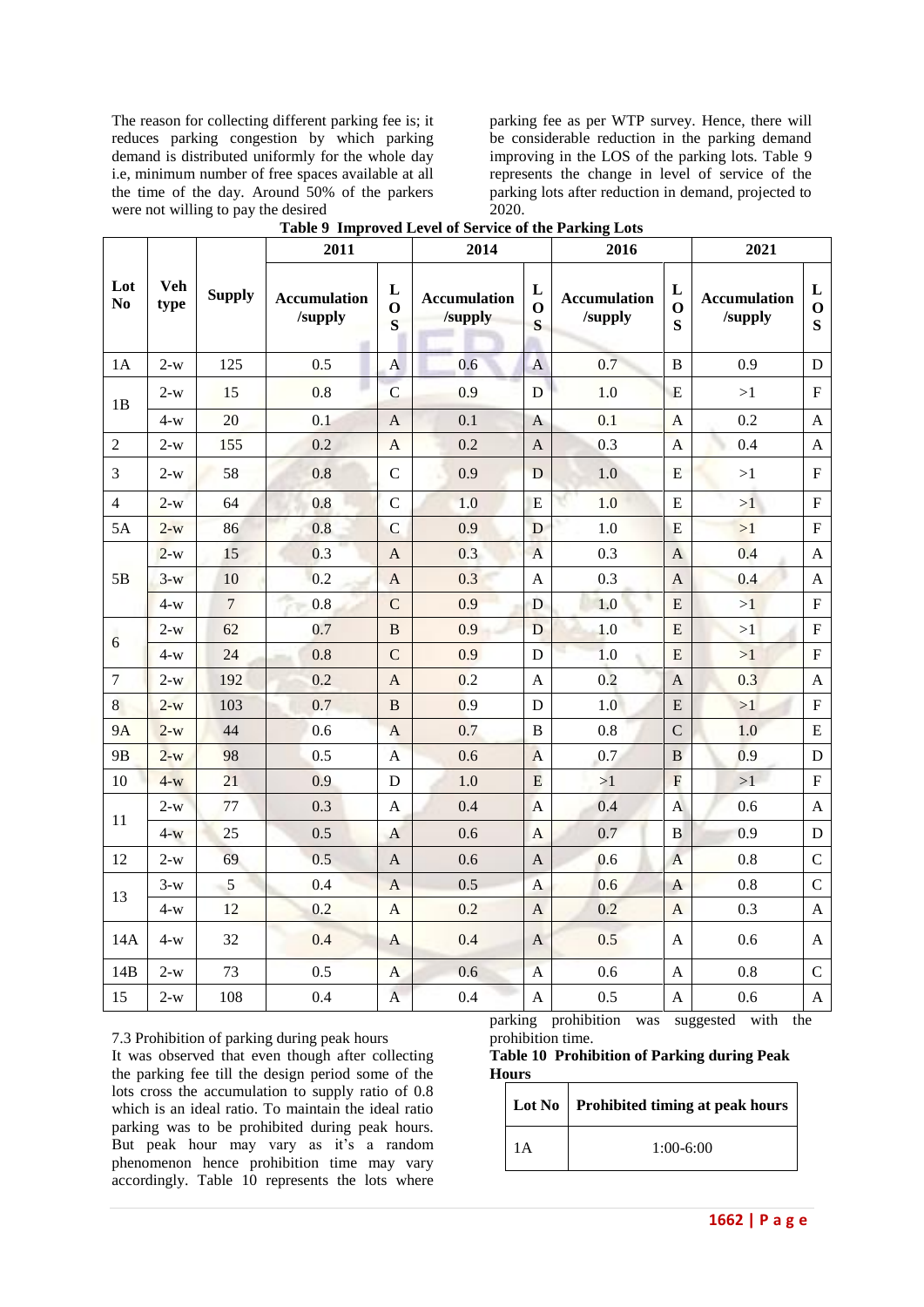| 3              | 5:00-8:00    |  |
|----------------|--------------|--|
| 4              | 12:00-2:00   |  |
| 5A             | $6:00-8:00$  |  |
| 6              | 10:00-1:00   |  |
| 8              | 11:00-2:00   |  |
| <b>9A</b>      | 5:30-7:30    |  |
| 9 <sub>B</sub> | $12:30-2:30$ |  |

7.4 Shared use of available parking facilities Sharing of parking spaces by two or more different firms greatly reduces requirement of extra parking spaces. The locations where shared parking can be adopted are, in front of Vijaya theatre and Corporation.

7.5 Identification of surface parking areas

Surface parking facilities were proposed as an option for the 1 site in Dharwad.

Table 11 represents the identified surface parking areas with the parking fee assigned.

**Table 11 Identified Surface Parking Area**

| SI<br>NO | <b>Parameter</b>          | <b>Dharwad</b>     |                |
|----------|---------------------------|--------------------|----------------|
| 1        | Location                  | Kalabhavan         |                |
| 2        | Area $(m^2)$              | 6400m <sup>2</sup> |                |
| 3        | Vehicles                  | $2-w$              | 461            |
|          |                           | $4-w$              | 120            |
|          | Parking Fee               | $2-w$              | $\overline{2}$ |
|          | $(<1$ hr)                 |                    | 5              |
|          | Parking Fee<br>(1 to 3hr) | $2-w$              | 3              |
|          |                           | $4-w$              |                |

7.5.1 Parking fee assigned for on-street parking: Parking fee proposed for the vehicles parking on the street is tabulated in Table12.

|  |  |  | <b>Table 12 Fee Proposed for On-Street Parking</b> |  |
|--|--|--|----------------------------------------------------|--|
|--|--|--|----------------------------------------------------|--|

|                |                             | <b>Duration of parking</b><br><b>On-street parking</b> |               |         |  |  |
|----------------|-----------------------------|--------------------------------------------------------|---------------|---------|--|--|
| <b>Sl. No.</b> | <b>Vehicle type</b>         |                                                        |               |         |  |  |
|                |                             | $< 1$ hr                                               | $1$ to $2$ hr | $>2$ hr |  |  |
|                | Parking fee for Car         | 10                                                     | 20            | 30      |  |  |
|                | Parking fee for two wheeler |                                                        | 10            |         |  |  |

#### **8. PARKING DEMAND MODEL DEVELOPMENT USING SPSS SOFTWARE**

A realistic projection of parking demand is a prerequisite to plan for the future provision of parking infrastructure.

Parking demand models were developed with the help of SPSS software. Linear regression analysis was carried out. The parking demand models were formulated for rate of visit and purpose of visit factor, which greatly influence parking demand. These were obtained from the willingness to pay survey analysis.

Model obtained from the data of rate of visit factor is:

D=0.337+7.093a+8.594b+9.16c+5.915d with  $R^2=0.959$ 

The variables used in the above models are, D=Demand for parking space in ECS.

a=Daily visit of the commuters.

b=Twice a week visit.

c=Weekly visit.

d=Occasionally visit.

Model obtained from the data of purpose of visit factor is: D=0.661+9.012a+8.516b+4.7c+6.091d+ 4.563e with  $R^2=0.967$ 

The variables used in the above models are, D=Demand for parking space in ECS. a=Shop owner b=Work. c=Shopping.  $d=O$ thers. e=Education.

#### **9. FINANCIAL ANALYSIS**

9.1 Financial Appraisal for the Above Proposals The cost outflow consisting of both capital and recurring costs has been worked out for a project period of 15 years. The capital cost has been considered in the construction period of one year.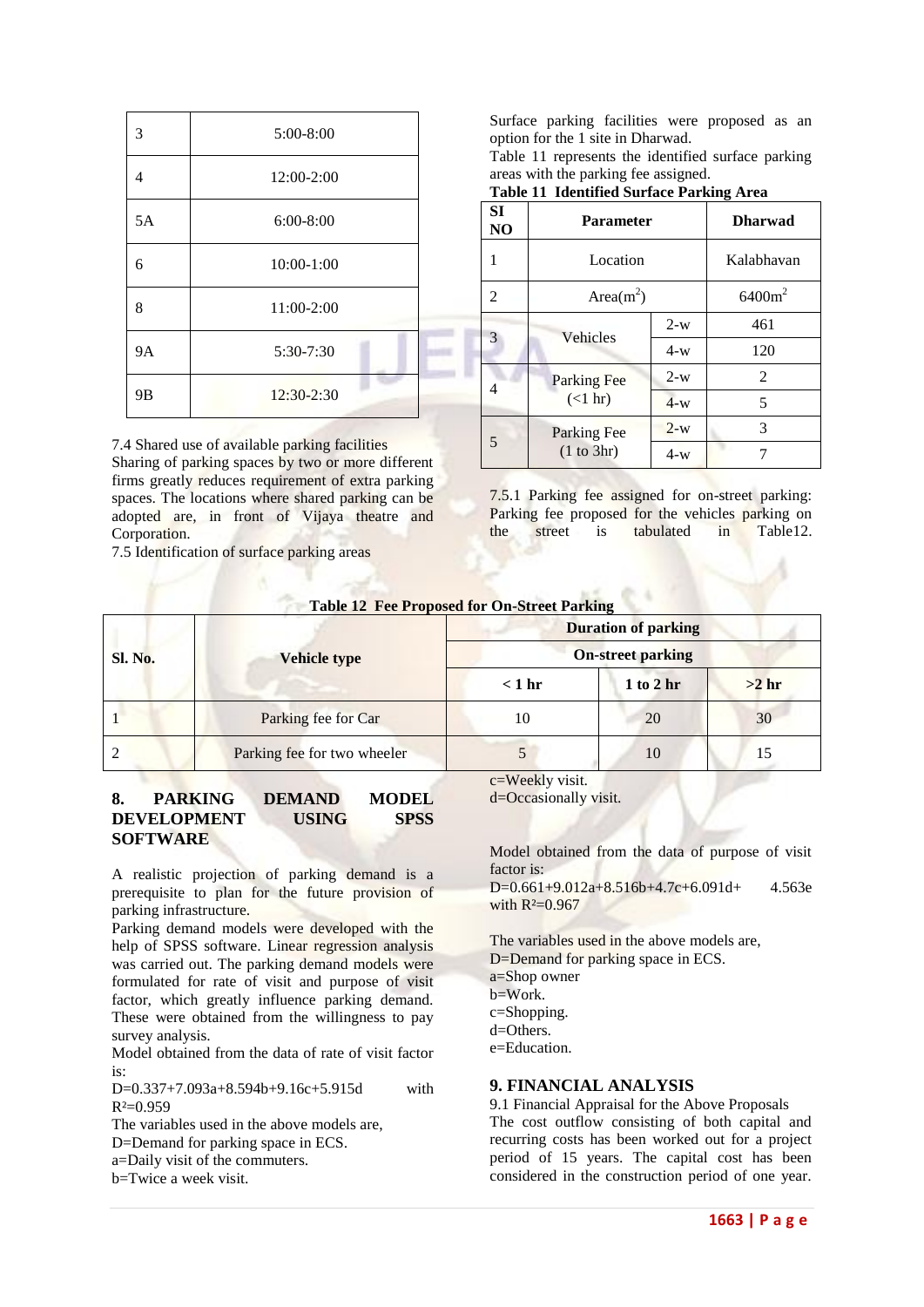The recurring cost has been calculated over the entire project period by projecting the base year recurring cost inflated by four per cent to account for price escalation. Cost estimation was carried out for the proposed parking management proposals as in Table 13.

|       | Detailed cost estimate for parking development schemes for the base year |                                                  |                                   |  |  |
|-------|--------------------------------------------------------------------------|--------------------------------------------------|-----------------------------------|--|--|
|       |                                                                          | Type of parking development scheme               |                                   |  |  |
| Sl.No | <b>Type of scheme</b>                                                    | <b>On-street parking</b>                         | <b>Off-street surface parking</b> |  |  |
|       |                                                                          | Capacity of system(No's)                         |                                   |  |  |
| 1     | Car                                                                      | 193                                              | 120                               |  |  |
| 2     | Two wheeler                                                              | 1203                                             | 461                               |  |  |
|       |                                                                          | <b>Cost of System</b>                            |                                   |  |  |
|       |                                                                          | <b>Capital Cost (Rs in millions)</b>             |                                   |  |  |
| 1     | <b>Construction cost</b>                                                 |                                                  | 5.76                              |  |  |
| 2     | Miscellaneous expenditures                                               | 0.07                                             | 0.03                              |  |  |
|       | Sub-total                                                                | 0.07                                             | 5.79                              |  |  |
|       |                                                                          | Recurring cost in the base year (Rs in millions) |                                   |  |  |
| 1     | <b>Operating cost</b>                                                    | 3.8                                              | 0.79                              |  |  |
| 2     | Maintenance cost                                                         | 0.0013                                           | 0.12                              |  |  |
|       | Sub-total                                                                | 3.8                                              | 0.91                              |  |  |
|       | Total cost in the base year (Rs in millions)                             | 3.87                                             | 6.7                               |  |  |
|       |                                                                          |                                                  |                                   |  |  |

#### **Table 13 Cost Estimate of Parking Development Schemes**

## 9.2 Revenue Generation

The proposed parking development schemes were expected to generate revenue throughout the project period. The revenue stream has been projected for the project period by increasing the

parking fee by twenty per cent every five years to account for the inflation. In the case of parking development schemes, the major source of revenue is parking fee. Table 14 represents the annual revenue generated.

|  |  |  | <b>Table 14 Annual Revenue Generations for Different Schemes</b> |
|--|--|--|------------------------------------------------------------------|
|--|--|--|------------------------------------------------------------------|

| <b>On-street parking</b>     | <b>Off-street surface</b><br>parking                                                                                                                 |
|------------------------------|------------------------------------------------------------------------------------------------------------------------------------------------------|
| Turnover of vehicles per day |                                                                                                                                                      |
| 764                          | 475                                                                                                                                                  |
| 5,168.85                     | 1,981                                                                                                                                                |
|                              |                                                                                                                                                      |
| 20.49                        | 2.96                                                                                                                                                 |
|                              | Table 15 Summary of IRR                                                                                                                              |
|                              | Revenue stream in the base year (Rs million)<br>$\sim$<br>$\overline{a}$ and $\overline{a}$ and $\overline{a}$ and $\overline{a}$ and $\overline{a}$ |

IRR was obtained for each of parking development options for different project periods up to 15 years. The summary of FIRR arrived for various options of parking development schemes is represented in Table 15.

| rabic re-banningry or man.                                           |                   |                                  |  |  |  |
|----------------------------------------------------------------------|-------------------|----------------------------------|--|--|--|
| Summary of IRR for various options of parking<br>development schemes |                   |                                  |  |  |  |
| Project<br>period<br>(in years)                                      | On street parking | Off-street<br>surface<br>parking |  |  |  |
| 5                                                                    | High              | 16%                              |  |  |  |
| 10                                                                   | High              | 29%                              |  |  |  |
| 15                                                                   | High              | 31%                              |  |  |  |